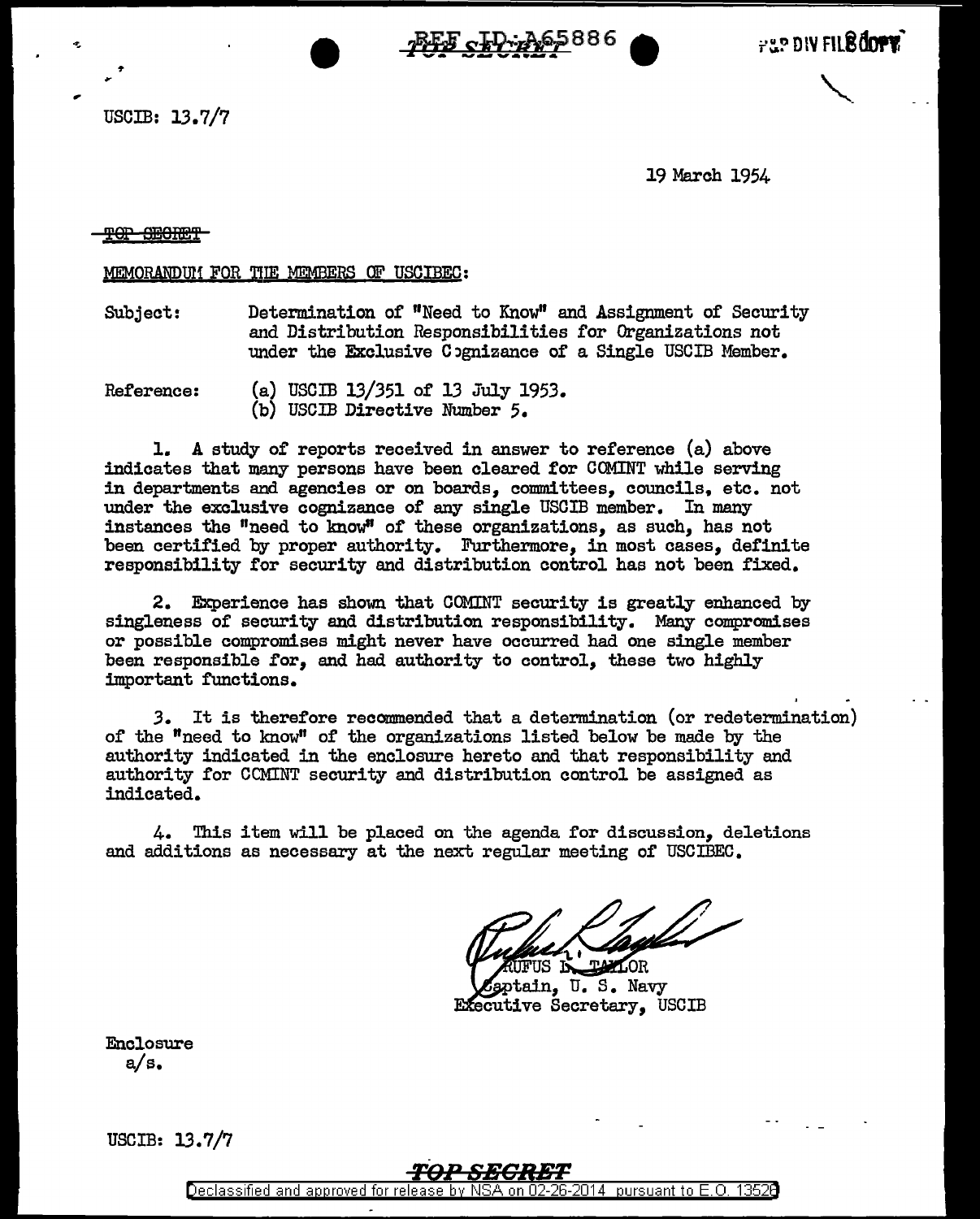

 $\mathcal{L}^{\pm}$ 

## - TOP SECRET

 $\bullet$ 

| <u>Activity</u>                                          | "Need to Know"<br>Authority | Security and<br>Distribution Control |
|----------------------------------------------------------|-----------------------------|--------------------------------------|
| Armed Forces Medical Policy Council                      | <b>OSD</b>                  | ARMY                                 |
| Army-Navy Electronics Evaluation Group                   | USCIB                       | <b>NAVY</b>                          |
| *Atomic Energy Commission                                | USCIB                       | CIA                                  |
| Bureau of the Budget                                     | USCIB                       | NSA                                  |
| CE - NSA Panel                                           | <b>OSD</b>                  | <b>NSA</b>                           |
| Committee for the Liberation of the<br>Peoples of Russia | <b>USCIB</b>                | <b>CIA</b>                           |
| Department of Justice                                    | <b>USCIB</b>                | <b>FBI</b>                           |
| *Department of Treasury                                  | <b>USCIB</b>                | NSA                                  |
| Foreign Operations Administration                        | <b>USCIB</b>                | <b>STATE</b>                         |
| Free Territory of Trieste (U.S. Element) USCIB           |                             | <b>ARMY</b>                          |
| Intelligence Advisory Committee                          | <b>USCIB</b>                | CIA                                  |
| Joint Advanced Study Committee                           | <b>OSD</b>                  | AIR FORCE                            |
| Joint Chiefs of Staff                                    | <b>OSD</b>                  | <b>NAVY</b>                          |
| Joint Communications-Electronics<br>Committee            | <b>OSD</b>                  | AIR FORCE                            |
| Joint Intelligence Group                                 | <b>OSD</b>                  | <b>NAVY</b>                          |
| Joint Strategic Survey Committee                         | <b>OSD</b>                  | AIR FORCE                            |
| National Security Council                                | <b>USCIB</b>                | <b>CIA</b>                           |
| Office of Defense Mobilization                           | <b>USCIB</b>                | <b>CIA</b>                           |
| Operations Coordination Board                            | <b>USCIB</b>                | <b>STATE</b>                         |
| Project LINCOLN                                          | <b>USCIB</b>                | <b>NSA</b>                           |
| SACEUR (U.S. Element)                                    | <b>USCIB</b>                | <b>ARMY</b>                          |
| SACLANT (U.S. Element)                                   | <b>USCIB</b>                | <b>NAVY</b>                          |
| Security Coordinating Committee NATO<br>$(U.S.$ Element) | USCIB                       | <b>NAVY</b>                          |

**-TOP SECRET**